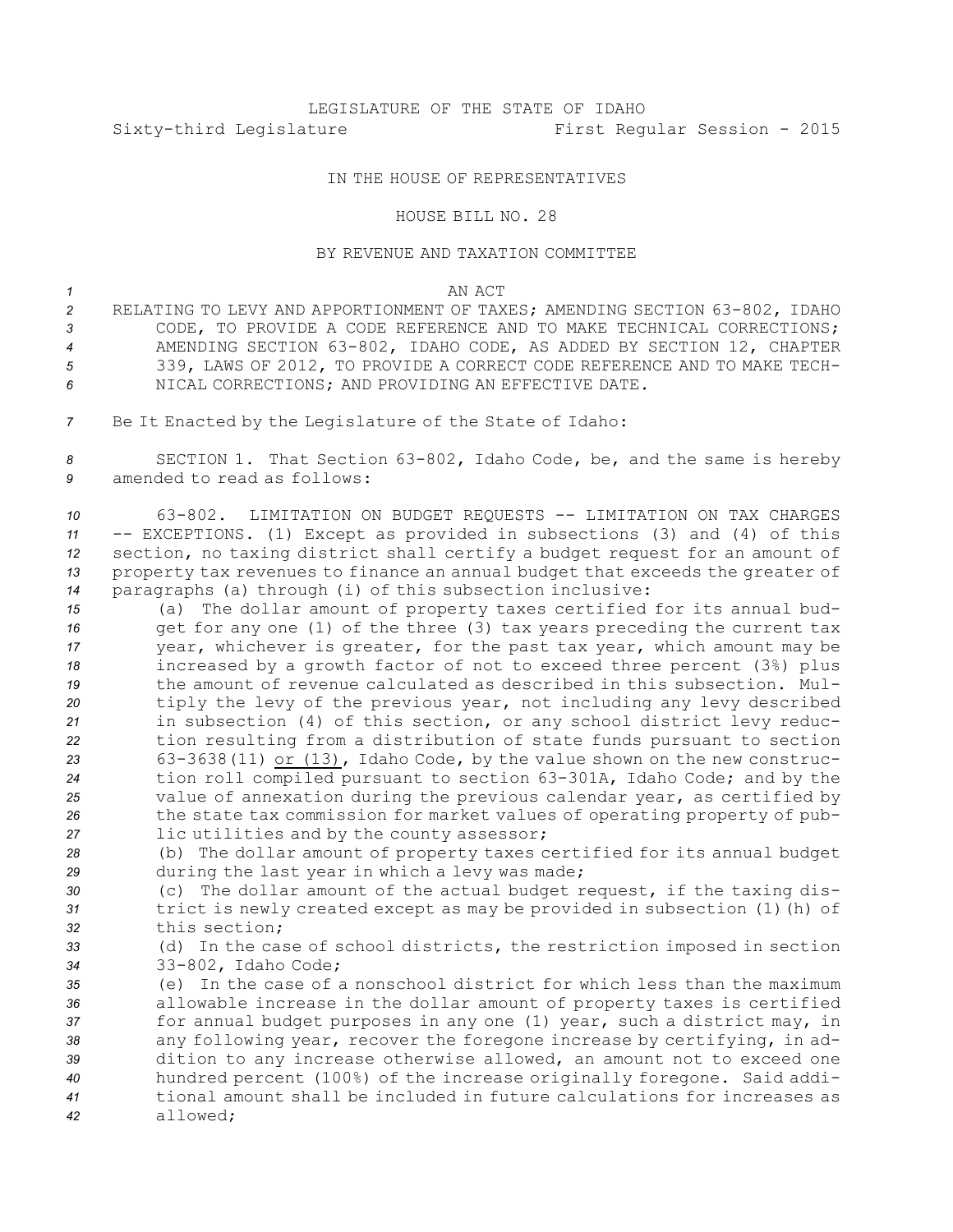(f) In the case of cities, if the immediately preceding year's levy subject to the limitation provided by this section, is less than 0.004, the city may increase its budget by an amount not to exceed the differ- ence between 0.004 and actual prior year's levy multiplied by the prior year's market value for assessment purposes. The additional amount must be approved by sixty percent (60%) of the voters voting on the ques- tion at an election called for that purpose and held on the date in May or November provided by law, and may be included in the annual budget of the city for purposes of this section;

 (g) <sup>A</sup> taxing district may submit to the electors within the district the question of whether the budget from property tax revenues may be increased beyond the amount authorized in this section, but not beyond the levy authorized by statute. The additional amount must be approved by sixty-six and two-thirds percent (66 2/3%) or more of the voters voting on the question at an election called for that purpose and held on the May or November dates provided by section 34-106, Idaho Code. If approved by the required minimum sixty-six and two-thirds percent (66 2/3%) of the voters voting at the election, the new budget amount shall be the base budget for the purposes of this section;

 (h) When <sup>a</sup> nonschool district consolidates with another nonschool district or dissolves and <sup>a</sup> new district performing similar governmen- tal functions as the dissolved district forms with the same boundaries within three (3) years, the maximum amount of <sup>a</sup> budget of the district from property tax revenues shall not be greater than the sum of the amounts that would have been authorized by this section for the district itself or for the districts that were consolidated or dissolved and in-corporated into <sup>a</sup> new district;

*<sup>28</sup>* (i) In the instance or case of cooperative service agencies, the re-*<sup>29</sup>* strictions imposed in sections 33-315 through 33-318, Idaho Code.

 (2) In the case of fire districts, during the year immediately follow- ing the election of <sup>a</sup> public utility or public utilities to consent to be pro- vided fire protection pursuant to section 31-1425, Idaho Code, the maximum amount of property tax revenues permitted in subsection (1) of this section may be increased by an amount equal to the current year's taxable value of the consenting public utility or public utilities multiplied by that portion of the prior year's levy subject to the limitation provided by subsection (1) of this section.

 (3) No board of county commissioners shall set <sup>a</sup> levy, nor shall the state tax commission approve <sup>a</sup> levy for annual budget purposes, which ex-40 ceeds the limitation imposed in subsection (1) of this section<sub>7</sub> unless au- thority to exceed such limitation has been approved by <sup>a</sup> majority of the tax- ing district's electors voting on the question at an election called for that purpose and held pursuant to section 34-106, Idaho Code, provided however, that such voter approval shall be for <sup>a</sup> period of not to exceed two (2) years.

 (4) The amount of property tax revenues to finance an annual budget does not include revenues from nonproperty tax sources, and does not include rev- enue from levies to satisfy judgments pursuant to section 63-1305A, Idaho Code, and revenue from levies that are voter approved for bonds, override levies or supplemental levies, plant facilities reserve fund levies, school emergency fund levies or for levies applicable to newly annexed property or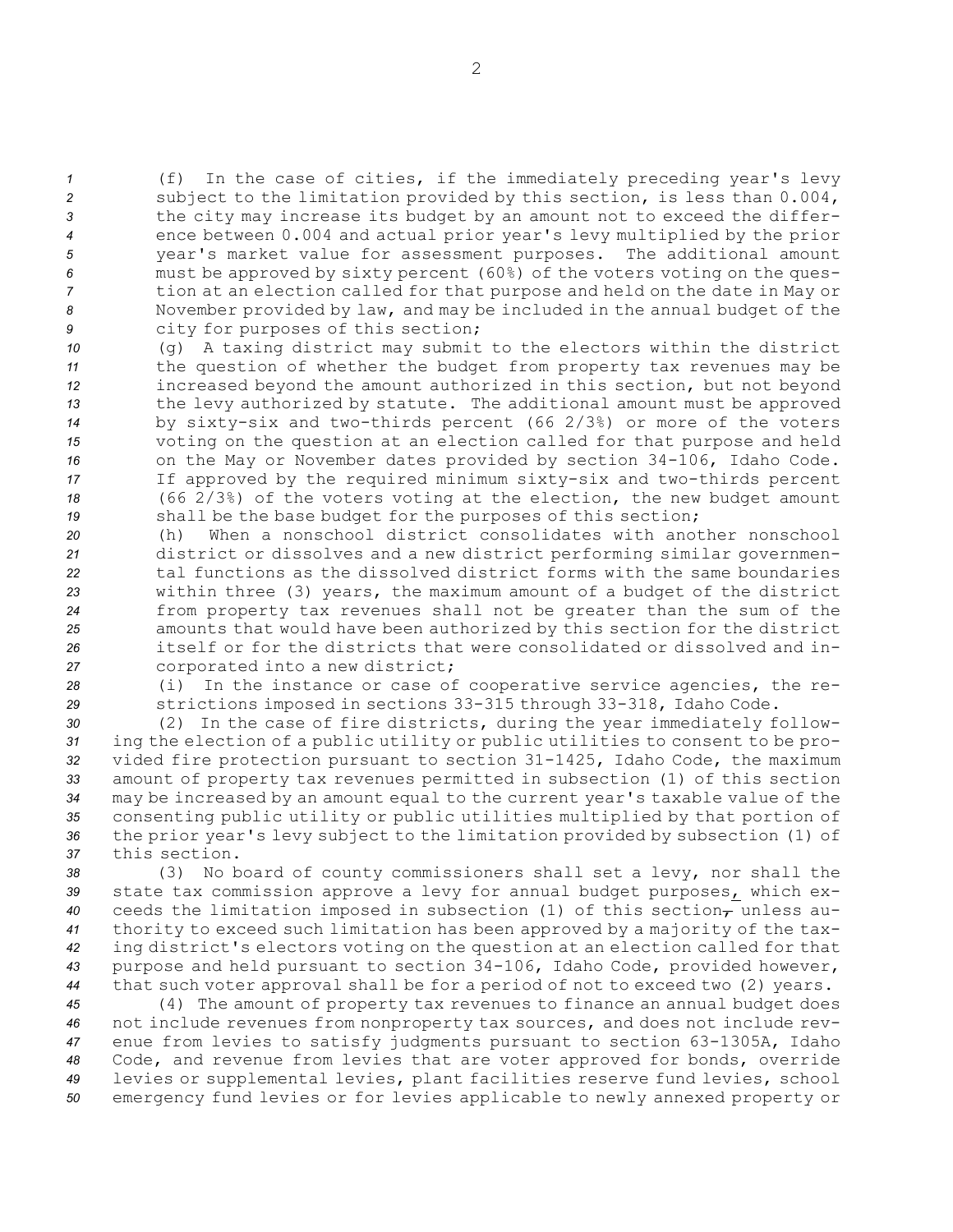*<sup>1</sup>* for levies applicable to new construction as evidenced by the value of prop-*<sup>2</sup>* erty subject to the occupancy tax pursuant to section 63-317, Idaho Code, for *<sup>3</sup>* the preceding tax year.

*<sup>4</sup>* SECTION 2. That Section 63-802, Idaho Code, as added by Section 12, *<sup>5</sup>* Chapter 339, Laws of 2012, be, and the same is hereby amended to read as fol-*6* lows:

 63-802. LIMITATION ON BUDGET REQUESTS -- LIMITATION ON TAX CHARGES -- EXCEPTIONS. (1) Except as provided in subsection (3) of this section, no tax- ing district shall certify <sup>a</sup> budget request for an amount of property tax revenues to finance an annual budget that exceeds the greater of paragraphs (a) through (i) of this subsection inclusive:

 (a) The dollar amount of property taxes certified for its annual bud- get for any one (1) of the three (3) tax years preceding the current tax year, whichever is greater, for the past tax year, which amount may be increased by <sup>a</sup> growth factor of not to exceed three percent (3%) plus the amount of revenue calculated as described in this subsection. Mul- tiply the levy of the previous year, not including any levy described in subsection (4) of this section, or any school district levy reduc- tion resulting from <sup>a</sup> distribution of state funds pursuant to section 63-3638(11) or (13), Idaho Code, by the value shown on the new construc- tion roll compiled pursuant to section 63-301A, Idaho Code; and by the value of annexation during the previous calendar year, as certified by the state tax commission for market values of operating property of pub-lic utilities and by the county assessor;

*<sup>25</sup>* (b) The dollar amount of property taxes certified for its annual budget *<sup>26</sup>* during the last year in which <sup>a</sup> levy was made;

*<sup>27</sup>* (c) The dollar amount of the actual budget request, if the taxing dis-*<sup>28</sup>* trict is newly created except as may be provided in subsection (1)(h) of *29* this section;

*<sup>30</sup>* (d) In the case of school districts, the restriction imposed in section *<sup>31</sup>* 33-802, Idaho Code;

 (e) In the case of <sup>a</sup> nonschool district for which less than the maximum allowable increase in the dollar amount of property taxes is certified for annual budget purposes in any one (1) year, such <sup>a</sup> district may, in any following year, recover the foregone increase by certifying, in ad- dition to any increase otherwise allowed, an amount not to exceed one hundred percent (100%) of the increase originally foregone. Said addi- tional amount shall be included in future calculations for increases as *39* allowed;

 (f) In the case of cities, if the immediately preceding year's levy subject to the limitation provided by this section, is less than 0.004, the city may increase its budget by an amount not to exceed the differ- ence between 0.004 and actual prior year's levy multiplied by the prior year's market value for assessment purposes. The additional amount must be approved by sixty percent (60%) of the voters voting on the ques- tion at an election called for that purpose and held on the date in May or November provided by law, and may be included in the annual budget of the city for purposes of this section;